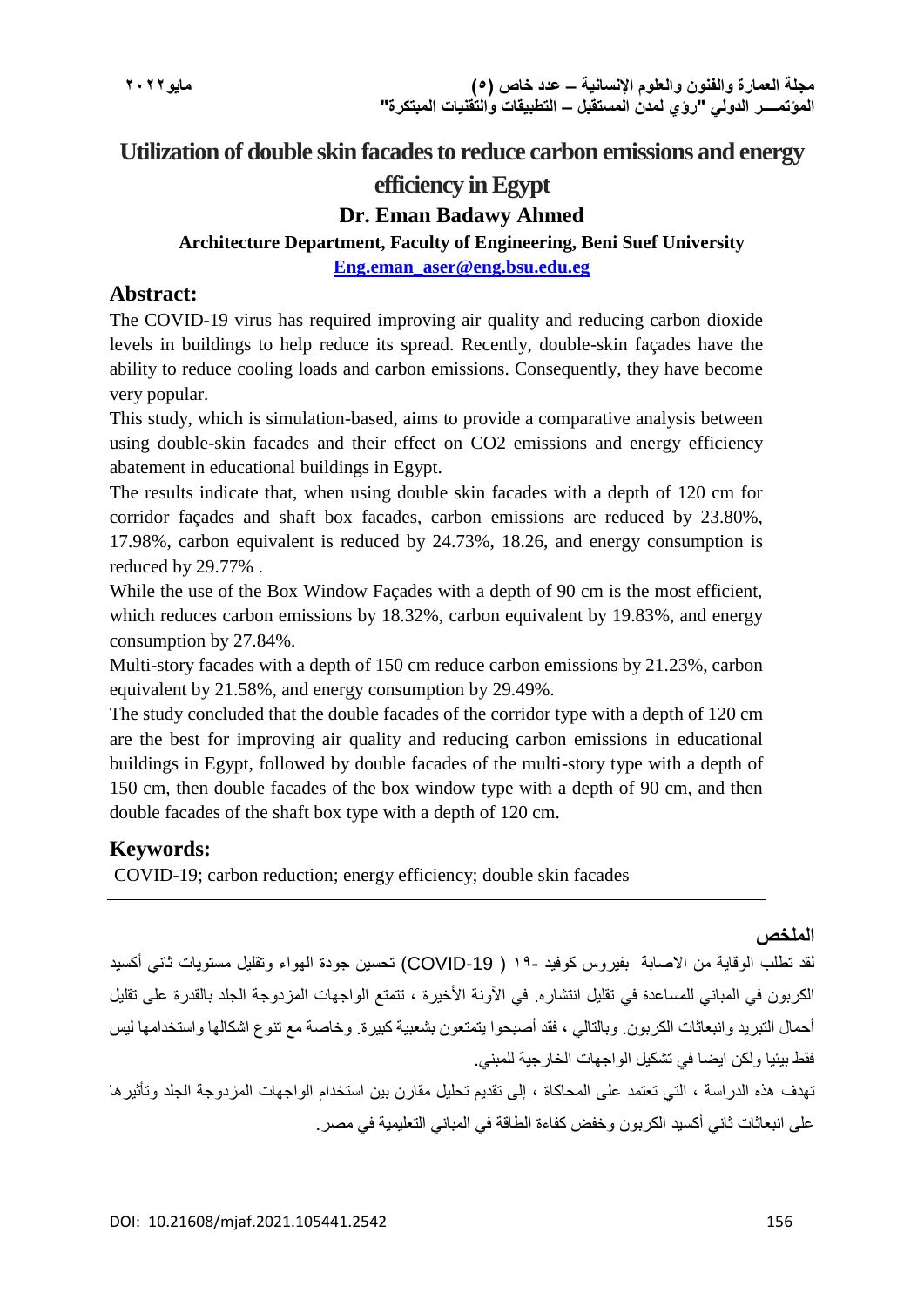**مجلة العمارة والفنون والعلوم اإلنسانية – عدد خاص )5( مايو2022 المؤتمــــر الدولي "رؤي لمدن المستقبل – التطبيقات والتقنيات المبتكرة"**

تشير النتائج إلى أنه عند استخدام واجهات مزدوجة الجلد بعمق 120 سم لواجهات الممرات وواجهات صندوق األعمدة ، تنخفض انبعاثات الكربون بنسبة ٪23.80 ، ٪17.98 ، كما ينخفض مكافئ الكربون بنسبة ٪24.73 ، 18.26 ، باالضافة الي تقليل استهالك الطاقة بنسبة ٪29.77 ، ٪29.77 على التوالي. بينما يعتبر استخدام واجهات النوافذ الصندوقية بعمق ٩٠ سم هو الأكثر كفاءة حيث يقلل انبعاثات الكربون بنسبة ١٨.٢٢٪ ومكافئ الكربون بنسبة ٪١٩,٨ ٪ واستهلاك الطاقة بنسبة ٢٧,٨٤٪ تعمل الواجهات متعددة الطوابق بعمق 150 سم على تقليل انبعاثات الكربون بنسبة ٪21.23 ومكافئ الكربون بنسبة ٪21.58 واستهالك الطاقة بنسبة ..٪29.49 وخلصت الدراسة الي ان الواجهات المزدوجه من نوع الممرات بعمق 120 سم هي االفضل لتحسين جوده الهواء وتقليل انبعاثات الكربون بالمباني التعليمية بمصر ثم تليها واجهات مزدوجة من النوع متعددة الطوابق بعمق 150 سم ثم واجهات مزدوجة من النوع الصندوقي بعمق 90 سم ثم واجهات مزدوجة من النوع العمودية بعمق 120 سم. **الكلمات المفتاحية:** كوفيد19- ؛ تخفيض الكربون ؛ كفاءة الطاقة؛ واجهات مزدوجة الجلد.

#### **Introduction**

COVID-19 indicates a global short-term problem, as well as climate change, which is also a near-term issue. Therefore, it is necessary to reduce CO2 emissions. (Peng, 2021) (Wibowo, 2021) (Schade, 2021) (Chapman2020) (Adwibowo, 2020) To achieve the sustainable development goals. Based on the current International Energy Agency's World Energy Outlook 2019, buildings are responsible for 25% (IEA, 2019) of total CO2 emissions and use 50% (Flor J. F.-A., 2021) of all the electricity consumed globally (Newell, 2019) (Kober, 2020).

The construction industry In Egypt, is uninterested in the energy efficiency and CO2 of different building projects, till now. So it is necessary to find a method to reduce buildings' environmental impacts.

In a hot arid environment, facade configurations can account for up to 45 percent of a building's cooling loads (Sotelo-Salas, 2021).

The studies interested in the effect of the double facades on the building studied the thermal properties and energy consumption, but did not study their effect on the carbon emissions of the building. As for the studies concerned with carbon emissions, they dealt with the effects of modern materials such as pcm and did not deal with the different types of double facades. Therefore, in this paper, the study will study the effect of double facades and their type on energy consumption and carbon emissions.

### **Carbon emissions**

Carbon dioxide emissions are created during the use of solid, liquid, and gas fuels, as well as fossil fuel combustion, and it is the most common total impact on global warming, and it is also the most common GHG released by human activities (Khan, 2020) (Mardani, 2020) (Kirikkaleli, 2021) (Andrew, 2020).

CO2-eq (carbon dioxide equivalent) (kgCO2) is a metric used to assess emissions from other greenhouse gases based on their global-warming potential (GWP) by converting rates of other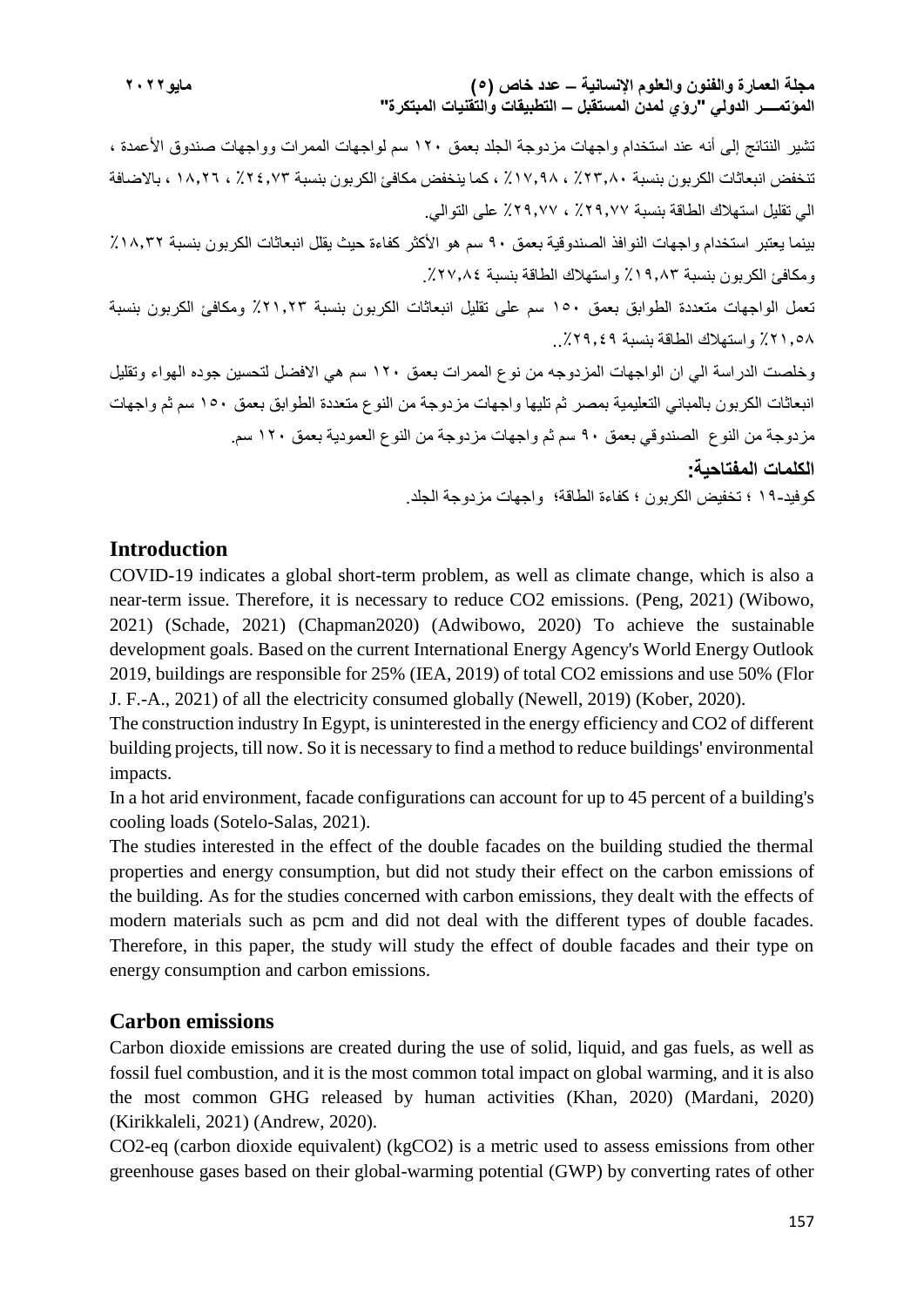gases to the comparable amount of carbon dioxide with the same GWP. By multiplying them by their Global Warming Potential, which includes CH4 and N2O, into equivalent CO2 emissions (GWP) (Lintunen, 2021) (Smith, 2021) (Bright, 2021).

According to what WELL recommends, indoor carbon dioxide (CO2) should be managed at 800 parts per million (ppm) or less (Standard, 2018) (Roskams, 2021) "Fig.1". However, some research suggests that CO2 levels in the indoor environment over 1000 ppm are an indication of ventilation rates that are unacceptably significant in terms of body odor (Daisey, 2003) (Poirier, 2021) (LOWITZ, 2017).

Literature reveals that the PCM with  $Tm = 26$  °C has the lowest payback period (1.8 years). Over the life of the wall, using the most efficient PCM wall decreases carbon emissions by 52.7 kg/m2 (Li, 2021).

### **Double skin facades**

Buildings consume over 40% of primary energy and contribute significantly to global greenhouse gas emissions that cause climate change. According to the International Energy Double skin façades (DSF) are architectural devices that are affixed to the exterior of a building to reduce the thermal transfer and air conditioning loads (Alobeidi, 2019). It is composed of an additional completely glazed exterior skin that is built over the existing building façade, creating a normally ventilated air cavity between the layers (von Grabe, 2002) (Barbosa, 2016). They can allow light and ventilation (Hou, 2021) to pass through, fully block solar radiation and airflow (Ayegbusi, 2021), seek interconnection between levels, increase privacy, or allow visibility of space, depending on their objective, design, and construction (Flor J. F.-A., 2021). In addition, it can improve energy efficiency while also improving occupant comfort (Gelesz, 2020).

According to the literature, energy savings and using double skin facades, thermographic images revealed that the double skin facades would save 0.27–0.42 kw.h.th/m2/day by reducing the air conditioning inlet temperature to 4–6 °C during summer days. In the best environment, integrating the proposed DSF system into buildings could lead to a reduction in total electricity usage of up to 4283039.4 KW.H. (Radmard, 2020). Which prove that using double skin facades (DSF) will save energy in hot and humid climates compared with the single skin façade (SSF) model (Wang, 2021). According to a study on the DSF, energy savings range from 17.2 percent to 28.7 percent when using a suitable combination of the DSF design (M., 2020).

A study indicates that, the double-skin façade system can reduce annual cooling energy consumption by 22 percent to 32 percent when combined with a natural ventilation air cavity (Aldawoud, 2020).

## **Types of double skin facades**

According to its air flow organization, the double- skin facades (DSF) can be classified as a Box-window type, a Shaft-box type, a Corridor type, or a Multi-story type. (Alemdağ, 2017) (Aksamija, 2018) "Fig.2".

Box window façades: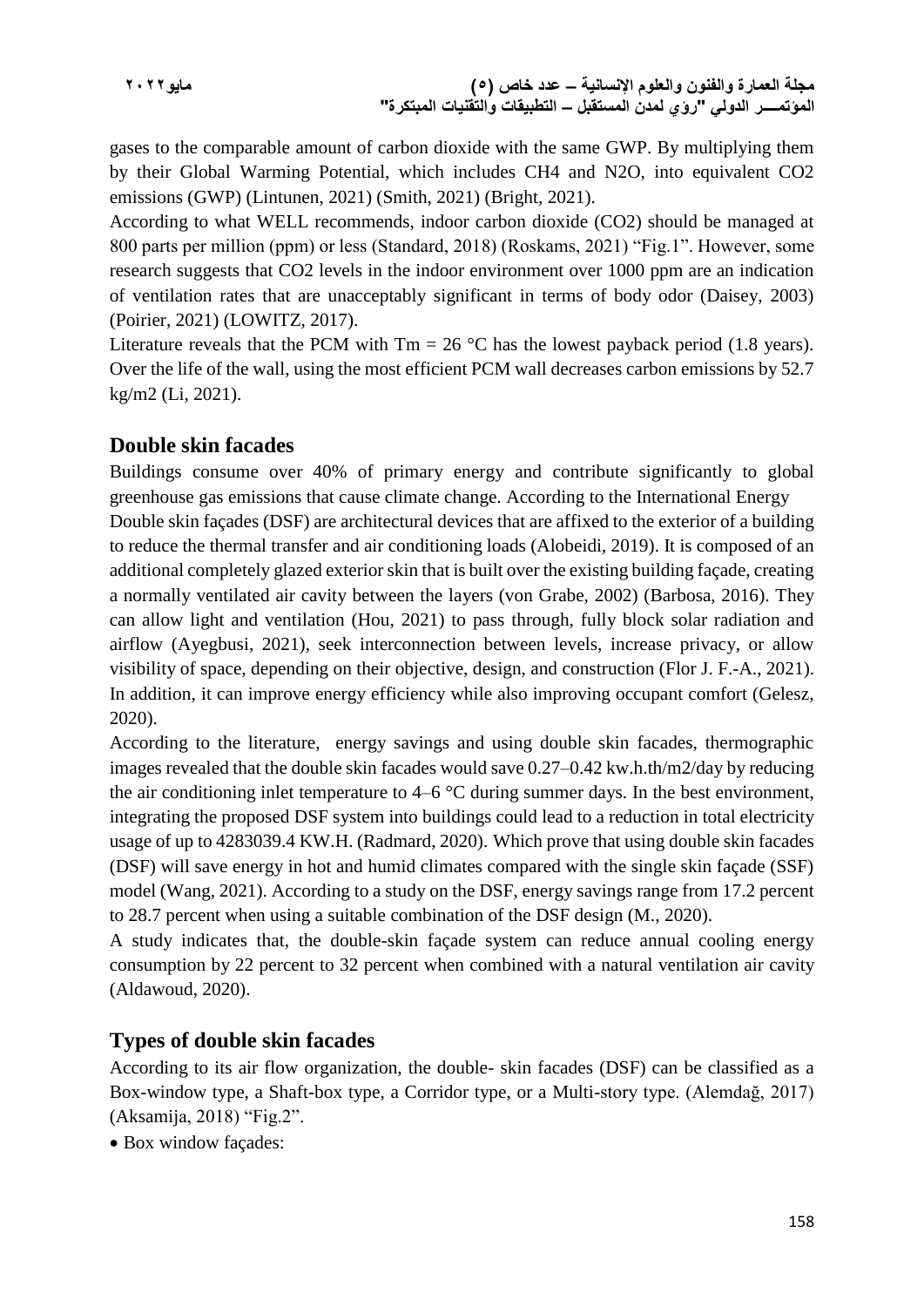**مجلة العمارة والفنون والعلوم اإلنسانية – عدد خاص )5( مايو2022 المؤتمــــر الدولي "رؤي لمدن المستقبل – التطبيقات والتقنيات المبتكرة"**

Box window façades have horizontal and vertical partitions at floor level and also vertical partitions between windows. Normally, each air space has natural ventilation.

Corridor façades

Corridor façades have continuous horizontal air voids for each floor level. They are actually separated at the floor levels. Each of the three ventilation modes is available.

• Shaft box facades

Shaft box facades are similar to corridor facades, but they have vertical shafts.

• Multi-story facades

Multi-story facades with continuous air cavities that span the building's entire height and width; no horizontal or vertical partitions in the cavity.



**Fig. 1 carbon dioxide hazard scale (LOWITZ, 2017)**

**Fig. 2 Types of double skin facades**

## **Methodology**

The research utilizes a practical technique to assess the assumption's applicability by using a simulation program (designbuilder). Working on an actual, already-existing building with real data and situations gives a pragmatic sense to the research. As a result, the study reflects a controlled experiment rather than a theoretical theory.

The methodological approach used in this work comprises constructing a set of variables for the test building's double skin facades, on which the simulations are run. To compute and evaluate carbon emissions, carbon equivalents, and energy savings. Which is divided into four cases:

Case 1: Using Box Window Façades with Varying Depths of 30, 60, 90,120,150 c.m.

Case 2: Employing Corridor façades with Varying Depths of 30, 60, 90,120,150 c.m.

Case 3: Utilizing Shaft box facades with of 30, 60, 90,120,150 c.m. depths.

Case 4: Using Multi-story facades with Varying Depths of 30, 60, 90,120,150 c.m.

### **Case study**

The case study chosen is the Faculty of Media, Beni Suef University- It is located in the city of Beni Suef, which is in the northern region of Upper Egypt.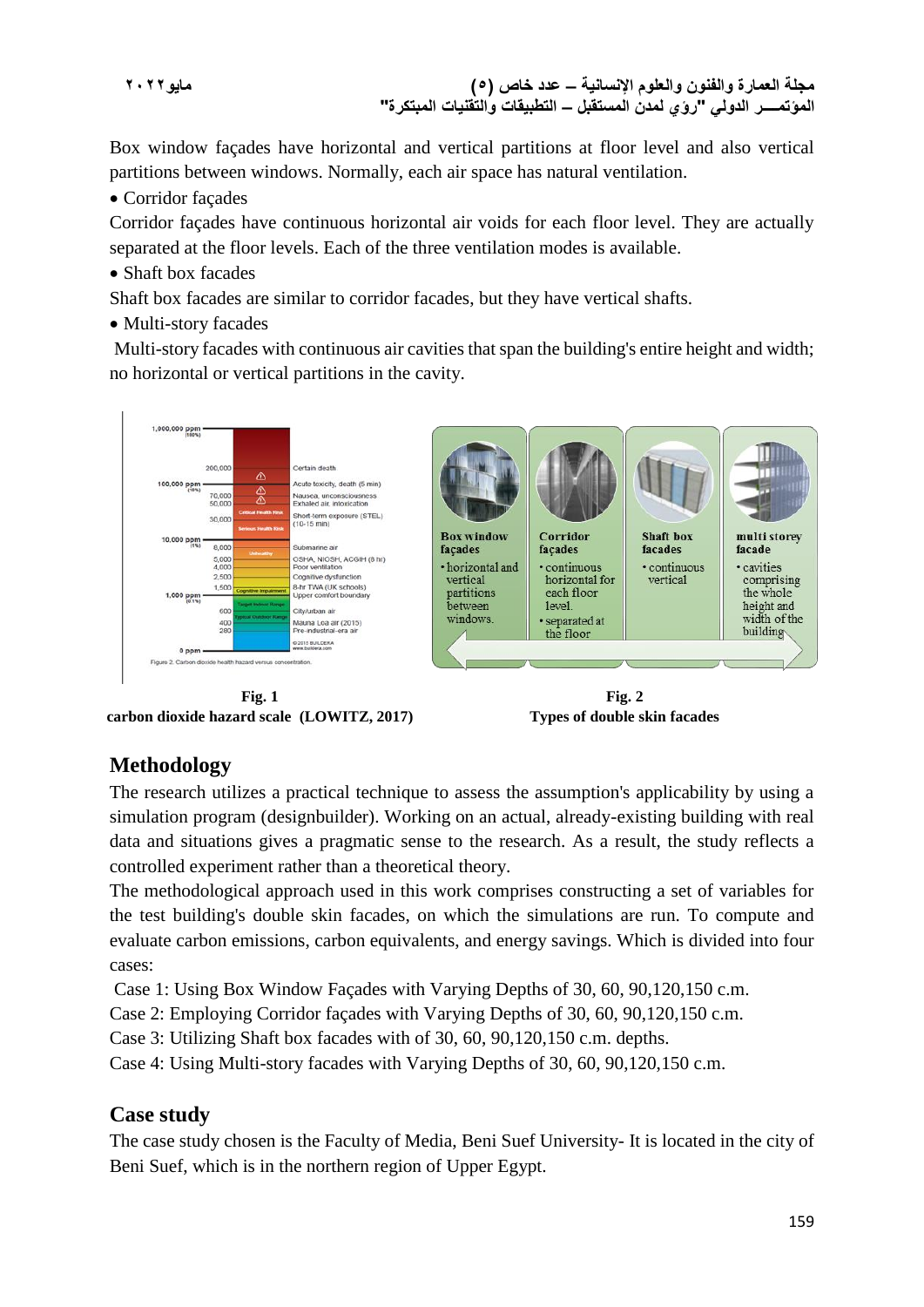### **Description of case study:-**

The building contains classrooms, laboratories, a radio and television studio, administrative offices, and services. "Fig.3".



**Fig. 3 plan , elevation , interior of case study**

### **Inputs for the simulated model**

The table below (table1) contains the building inputs of a case study to make a simulation in a designbuilder program after drawing the building in it.

| Parameters  | Sub-parameters         | Inputs                                               |  |  |
|-------------|------------------------|------------------------------------------------------|--|--|
| Layout      | Location               | Beni Suef                                            |  |  |
|             | Activity template      | Classroom-teaching area - offices-studio             |  |  |
|             | Working time           | Sunday to Thursday day, from 8:00 am until 5:00 pm   |  |  |
| Activity    | holiday                | Holidays 2 days/week                                 |  |  |
|             | Equipment              | Smart board, computer, sound system, and studio      |  |  |
|             |                        | equipment.                                           |  |  |
|             | Occupancy schedule     | From 8:00a.m. to 17:00 p.m.                          |  |  |
| Constructio | Finishing material for | Savito in external walls                             |  |  |
| n           | external walls         | curtain wall metal partitions                        |  |  |
|             | Glass type             | Double green glass                                   |  |  |
|             | Double facades         | curtain wall with metal partitions with the required |  |  |
|             | material               | width                                                |  |  |
| simulation  | Time of simulation     | 8:00:17:00, 21 Mar/Sep                               |  |  |
|             | Tested façade          | east                                                 |  |  |
|             | Width of double        | 30-60-90-120-150cm                                   |  |  |
|             | faced or module        |                                                      |  |  |

#### **Table 1. Inputs of the case study in Designbuilder program**

### **Results of the case study**

In the basic case, the value of carbon emissions in the building is 1168kg, which is higher than the required rate.

CASE1: the use of box window facades with a depth of 30 cm, it decreases by 14.5 percentage, while it decreases with the use of a DSF with a depth of 60 cm at a rate of 16.5 percentage.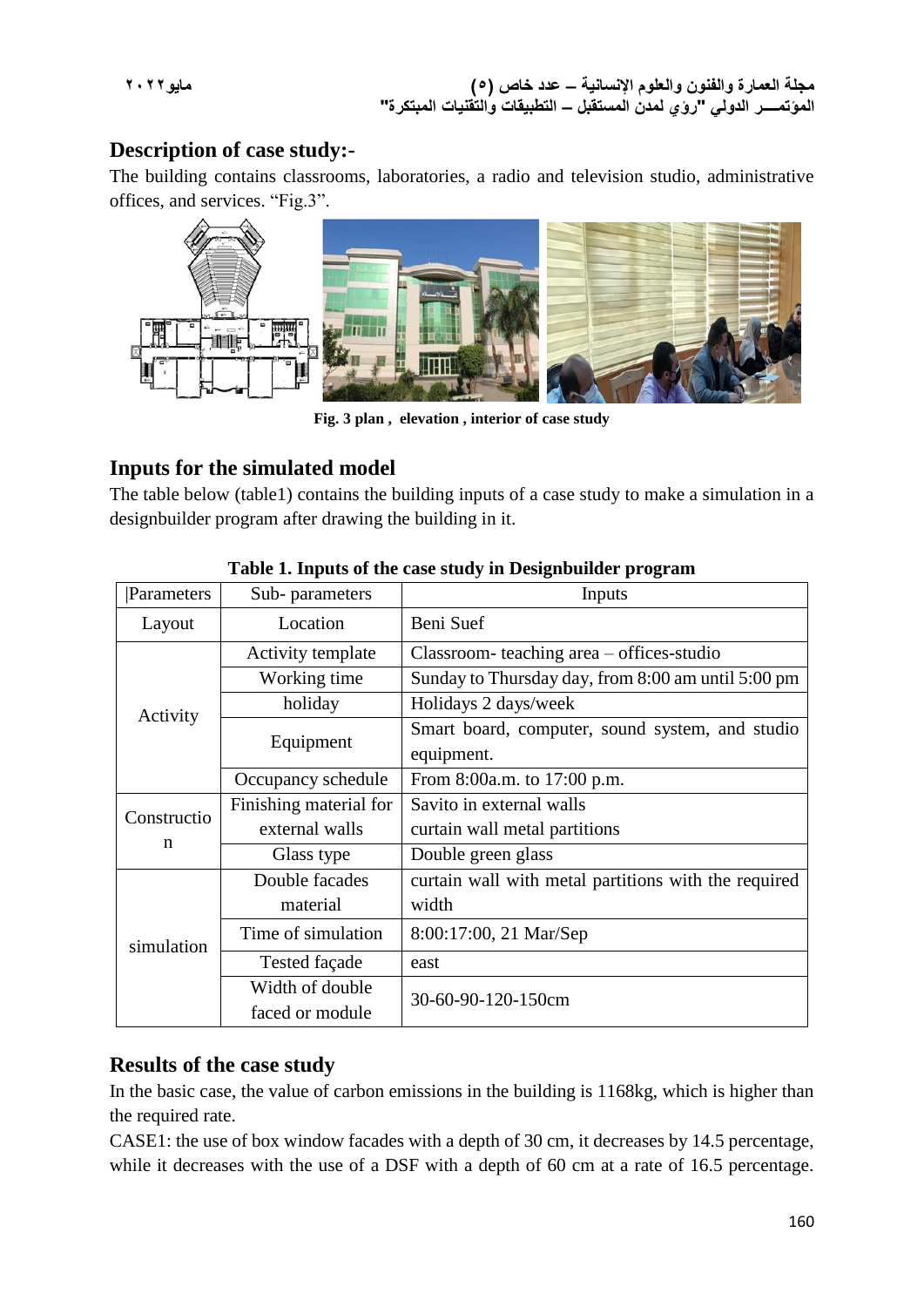**مجلة العمارة والفنون والعلوم اإلنسانية – عدد خاص )5( مايو2022 المؤتمــــر الدولي "رؤي لمدن المستقبل – التطبيقات والتقنيات المبتكرة"**

Compared to the base case and 18.32 percentage with the use of a DSF with a depth of 90 cm, then the amount of emissions is fixed with an increase in depth to 120 cm and 150 cm.

In the basic case, the value of carbon equivalent in the building is 1205kg, which is higher than the required rate, and still higher by the use of box window facades with a depth of 30 cm. Then it decreases by 16.8 percent, to a depth of 60 cm. Compared to the base case and 19.83 percentage with the use of a DSF with a depth of 90 cm, then the amount of carbon equivalent is fixed with an increase in depth to 120 cm and 150 cm. "Fig.4". (table2)

The value of energy consumption In the basic case, it is 463.kW, and it decreases at a rate of 18.96%, 24.08%, 27.84%, 29.39%, and 30.29% respectively, with changing the depth of use of DSF by 30 cm, 60 cm, 90 cm, 120 cm, and 150 cm.



**Fig. 4 Results of simulation CASE1: the use of box window facades**

|          | co <sub>2</sub> emission |          | $\rm{co2}$ |          | Energy           |          |  |
|----------|--------------------------|----------|------------|----------|------------------|----------|--|
| cases    |                          | savings% | equivalent | savings% | consumption      | savings% |  |
|          | ppm                      |          | ppm        |          | $100 \text{ kw}$ |          |  |
| basic    | 1168                     | basic    | 1205       | basic    | 463.26           | basic    |  |
| case     |                          | case     |            | case     |                  | case     |  |
| 30 c.m.  | 998                      | 14.55    | 1002       | 16.85    | 375.44           | 18.96    |  |
| 60c.m.   | 975                      | 16.52    | 986        | 18.17    | 351.73           | 24.08    |  |
| 90 c.m.  | 954                      | 18.32    | 966        | 19.83    | 334.30           | 27.84    |  |
| 120 c.m. | 954                      | 18.32    | 966        | 19.83    | 327.12           | 29.39    |  |
| 150 c.m. | 954                      | 18.32    | 966        | 19.83    | 322.95           | 30.29    |  |

|  |  |  | Table2, results of simulation CASE1: the use of box window facades |  |  |  |  |  |  |  |  |  |
|--|--|--|--------------------------------------------------------------------|--|--|--|--|--|--|--|--|--|
|--|--|--|--------------------------------------------------------------------|--|--|--|--|--|--|--|--|--|

CASE 2: With the utilization of corridor façades, the amount of carbon emissions is reduced by 15.33%, 17.21%, and 19.5%, when the depth is 30 cm, 60 cm, 90 cm, and 120 cm, respectively. Then constant at 23.80% when the depth is 120cm and 150 cm. "Fig.5". (table3) CO2 equivalent is reduced by 17.1%, 18.76% and 20.5% when using a double facade of the corridor type with a depth of 30 cm, 60 cm and 90 cm, after that it is fixed at 24.0% at a depth of 120 cm and 150 cm.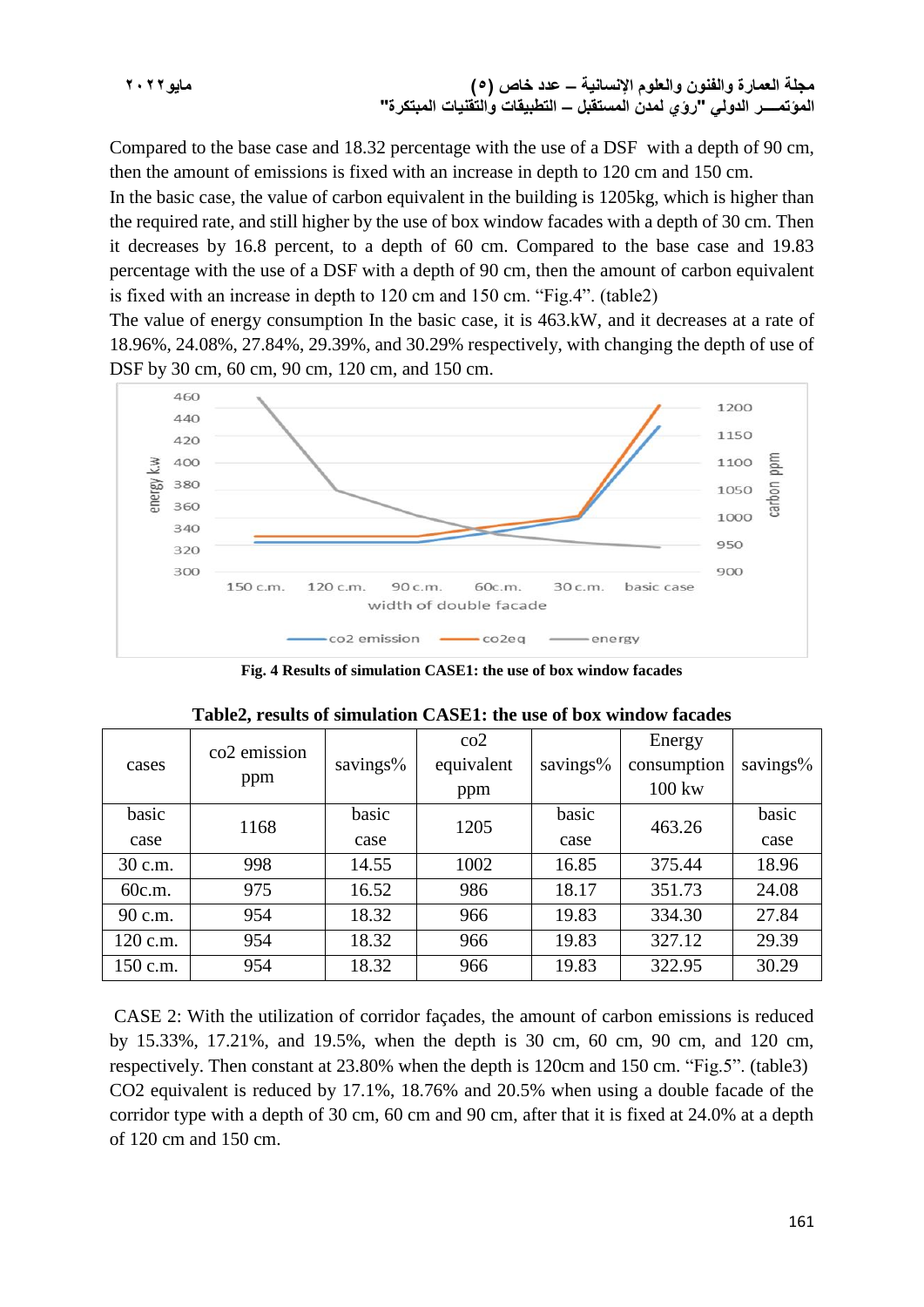**مجلة العمارة والفنون والعلوم اإلنسانية – عدد خاص )5( مايو2022 المؤتمــــر الدولي "رؤي لمدن المستقبل – التطبيقات والتقنيات المبتكرة"**

The use of corridor facades positively affects energy consumption, as it decreases by 23.22%, 25.24 %, 28.8%, and 29.77%, 30.71% when the corridor depth is by 30 cm, 60 cm, 90 cm, 120 cm, and 150 cm, respectively.

| cases    | $\rm{co2}$<br>emission<br>ppm | savings% | equivalent<br>$\rm{co2}$<br>ppm | savings%   | Energy<br>consumption<br>100 kw | savings $%$ |
|----------|-------------------------------|----------|---------------------------------|------------|---------------------------------|-------------|
| basic    | 1168                          | basic    | 1205                            | basic case | 463.26                          | basic       |
| case     |                               | case     |                                 |            |                                 | case        |
| 30 c.m.  | 989                           | 15.33    | 999                             | 17.10      | 355.68                          | 23.22       |
| 60c.m.   | 967                           | 17.21    | 979                             | 18.76      | 346.35                          | 25.24       |
| 90 c.m.  | 940                           | 19.52    | 958                             | 20.50      | 329.85                          | 28.80       |
| 120 c.m. | 890                           | 23.80    | 907                             | 24.73      | 325.33                          | 29.77       |
| 150 c.m. | 890                           | 23.80    | 907                             | 24.73      | 321.01                          | 30.71       |

**Table3. results of simulation CASE 2: the utilization of corridor façades**

Case 3: The employment of Shaft box facades with 30 cm depth, the quantity of carbon emissions reduces by 9.67%, but it is higher than the required rate.

Then with increase the depth to 60 cm and 90 cm carbon emissions reduce by 15.92% and 16.35% then constant in reduction with 17.98 % when increasing depth to 120 cm and 150 cm. "Fig.6". (table4)

As a result of simulation carbon equivalent, the Shaft box facades at 30 cm and 60 cm are outside of accepted ranges. After that, it entered the acceptable range at a depth of 90 cm, 120cm, and 150cm, reducing emissions by 18.09% and 18.26%.

When the Shaft box facade depth is 30 cm, 60 cm, 90 cm, 120 cm, and 150 cm, energy consumption is reduced by 23.22 percent, 25.24 percent, 28.8 percent, and 29.77 percent, 30.71 percent, respectively.



**Fig. 5 Results of simulation CASE 2: the utilization of corridor façades**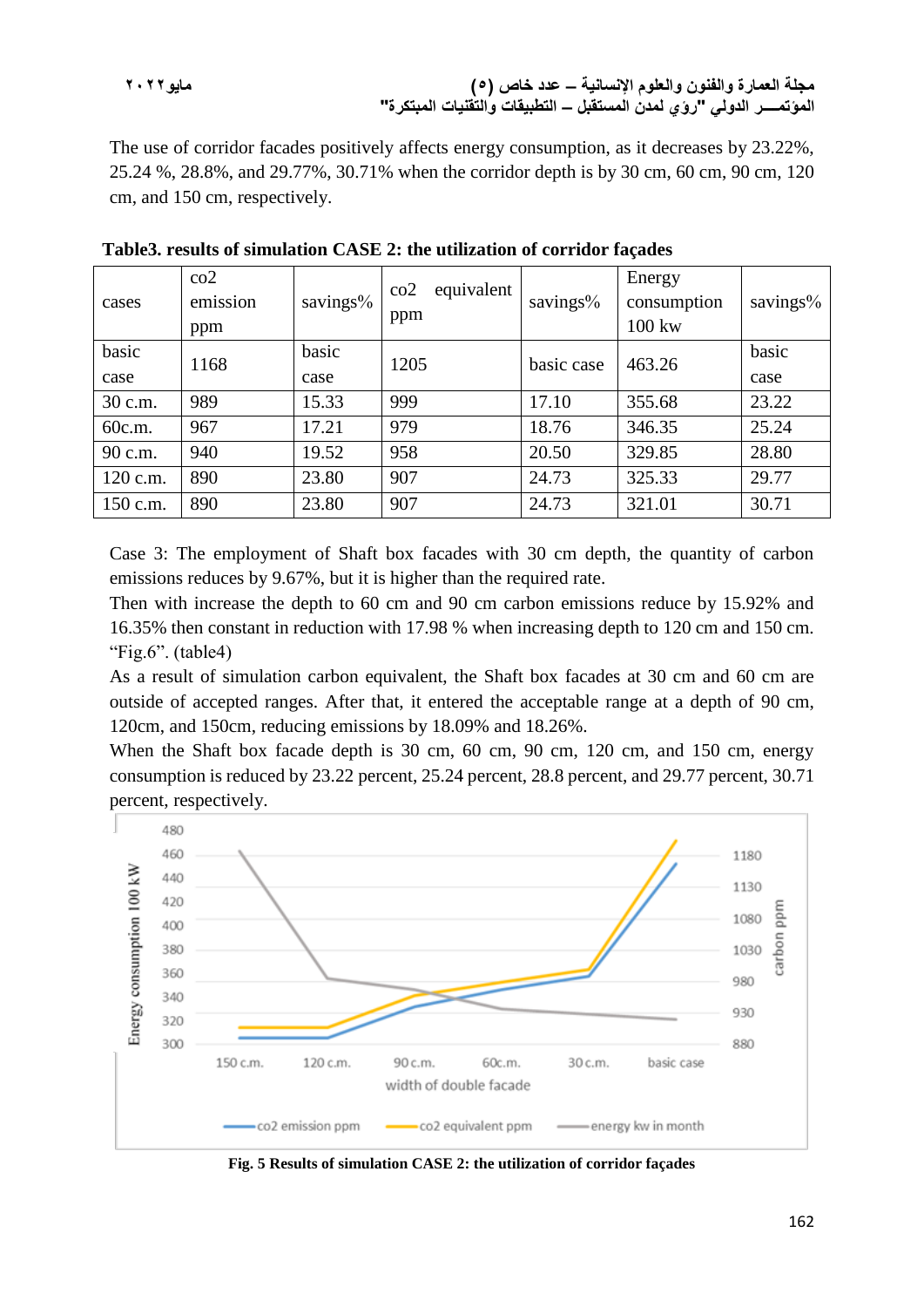| cases    | co <sub>2</sub> emission<br>ppm | savings% | co2 equivalent<br>ppm | savings% | Energy<br>consumption<br>$100 \text{ kw}$ | savings% |
|----------|---------------------------------|----------|-----------------------|----------|-------------------------------------------|----------|
| basic    | 1168                            | basic    | 1205                  | basic    | 463.26                                    | basic    |
| case     |                                 | case     |                       | case     |                                           | case     |
| 30 c.m.  | 1055                            | 9.67     | 1110                  | 7.88     | 386.82                                    | 16.50    |
| 60c.m.   | 982                             | 15.92    | 1002                  | 16.85    | 355.35                                    | 23.29    |
| 90 c.m.  | 977                             | 16.35    | 987                   | 18.09    | 337.38                                    | 27.17    |
| 120 c.m. | 958                             | 17.98    | 985                   | 18.26    | 331.62                                    | 28.42    |
| 150 c.m. | 958                             | 17.98    | 985                   | 18.26    | 328.95                                    | 28.99    |

**Table 4. results of simulation Case 3: The employment of Shaft box facades**



**Fig. 6 Results of simulation Case 3: The employment of Shaft box facades**

Case 4: Using Multi-story facades, it reduces carbon emissions by 14.64%, 15.67%, 17.38%, 19.09%, and 21.23% when the depths are 30 cm, 60 cm, 90 cm, 120 cm, and 150 cm, respectively.

As a consequence of modelling carbon equivalent, it decreased by 16.85%, 17.84%, 19.42%, 19.83%, and 21.58% when the depths were 30 cm, 60 cm, 90 cm, 120 cm, and 150 cm, respectively.

When the Multi-story facade depth is 30 cm, 60 cm, 90 cm, 120 cm, and 150 cm, energy consumption is reduced by 22.29%, 24.23%, 28.42%, 29.49%, and 30.35% respectively.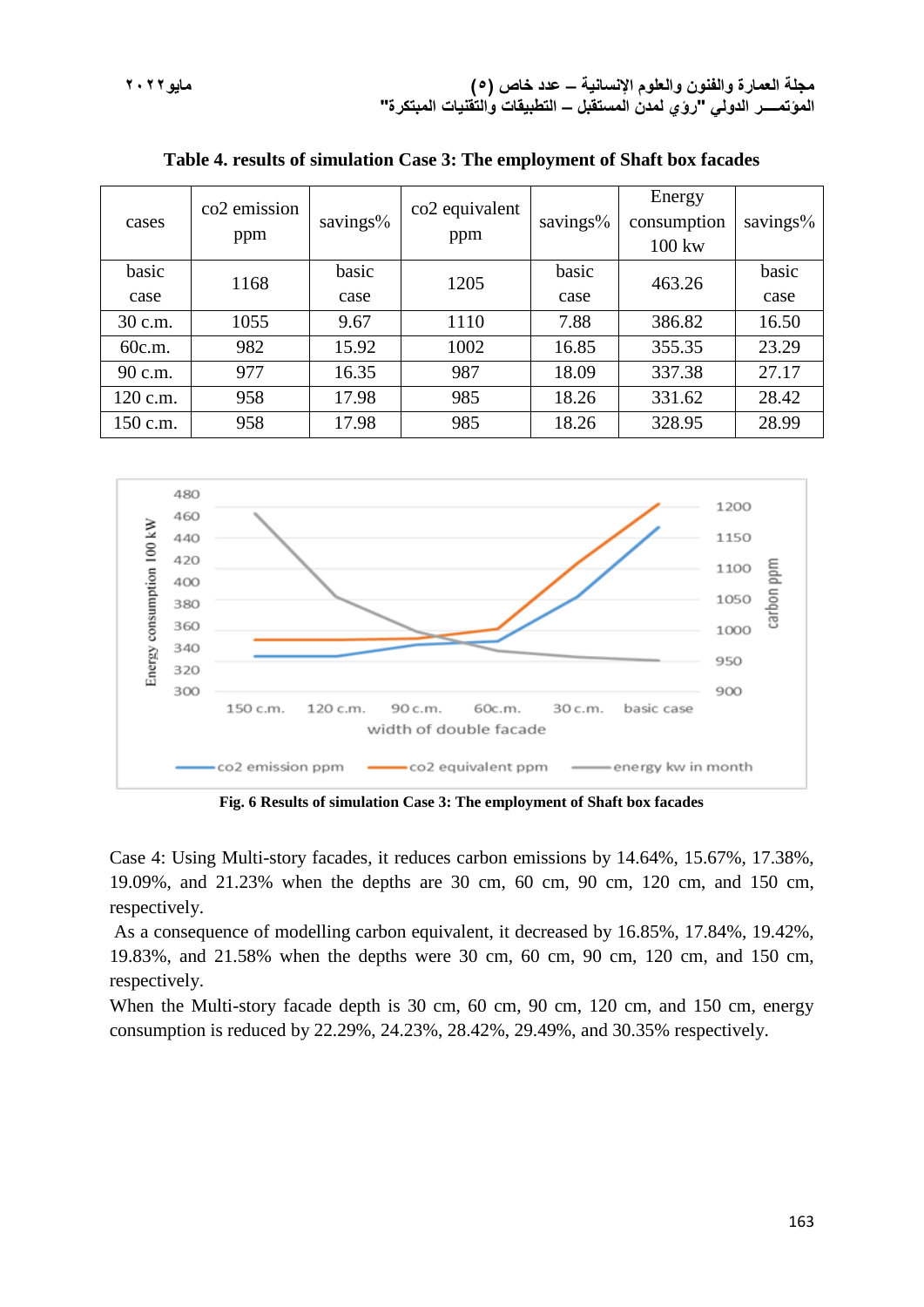**مجلة العمارة والفنون والعلوم اإلنسانية – عدد خاص )5( مايو2022 المؤتمــــر الدولي "رؤي لمدن المستقبل – التطبيقات والتقنيات المبتكرة"**

| cases    | co <sub>2</sub> emission<br>ppm | savings% | co2 equivalent<br>ppm | savings% | Energy<br>consumption<br>$100 \text{ kw}$ | savings% |
|----------|---------------------------------|----------|-----------------------|----------|-------------------------------------------|----------|
| basic    | 1168                            | basic    | 1205                  | basic    | 463.26                                    | basic    |
| case     |                                 | case     |                       | case     |                                           | case     |
| 30 c.m.  | 997                             | 14.64    | 1002                  | 16.85    | 360.00                                    | 22.29    |
| 60c.m.   | 985                             | 15.67    | 990                   | 17.84    | 350.99                                    | 24.23    |
| 90 c.m.  | 965                             | 17.38    | 971                   | 19.42    | 331.62                                    | 28.42    |
| 120 c.m. | 945                             | 19.09    | 966                   | 19.83    | 326.66                                    | 29.49    |
| 150 c.m. | 920                             | 21.23    | 945                   | 21.58    | 322.66                                    | 30.35    |

**Table5, results of simulation Case 4: Using Multi-story facades**



**Fig. 7 Results of simulation Case 4: Using Multi-story facades**

### **Results, analysis and discussion**

A comparison study was performed on the types of double-façades to examine carbon emissions and energy efficiency. In the Faculty of Media, Beni Suef University. The studies indicated that:

As a result of simulating the use of the Box Window Façades, it is clear that the use of DFs with a depth of 90 cm is the most efficient in terms of carbon emissions in the building, which reduces by 18.32%, and with increasing depth, the percentage of emissions remains constant. In addition to a 19.83% reduction in carbon equivalent. Reduces energy use by 27.8%.

Utilizing double skin facades with Corridor façades type with a depth of 120 cm is the most efficient in carbon emissions, which reduces by 23.80%, and with increasing depth, the percentage of emissions fixed. This results in a reduction of 24.73% in carbon equivalent. This reduces energy consumption by 29.77%.

For this model, the use of Shaft box facades with a depth of 120 cm reduces carbon emissions by 17.98%, and as the depth increases, the amount of emissions remains constant. In addition, they reduce their carbon equivalent by 18.26%. This cuts the amount of energy used by 29.77%.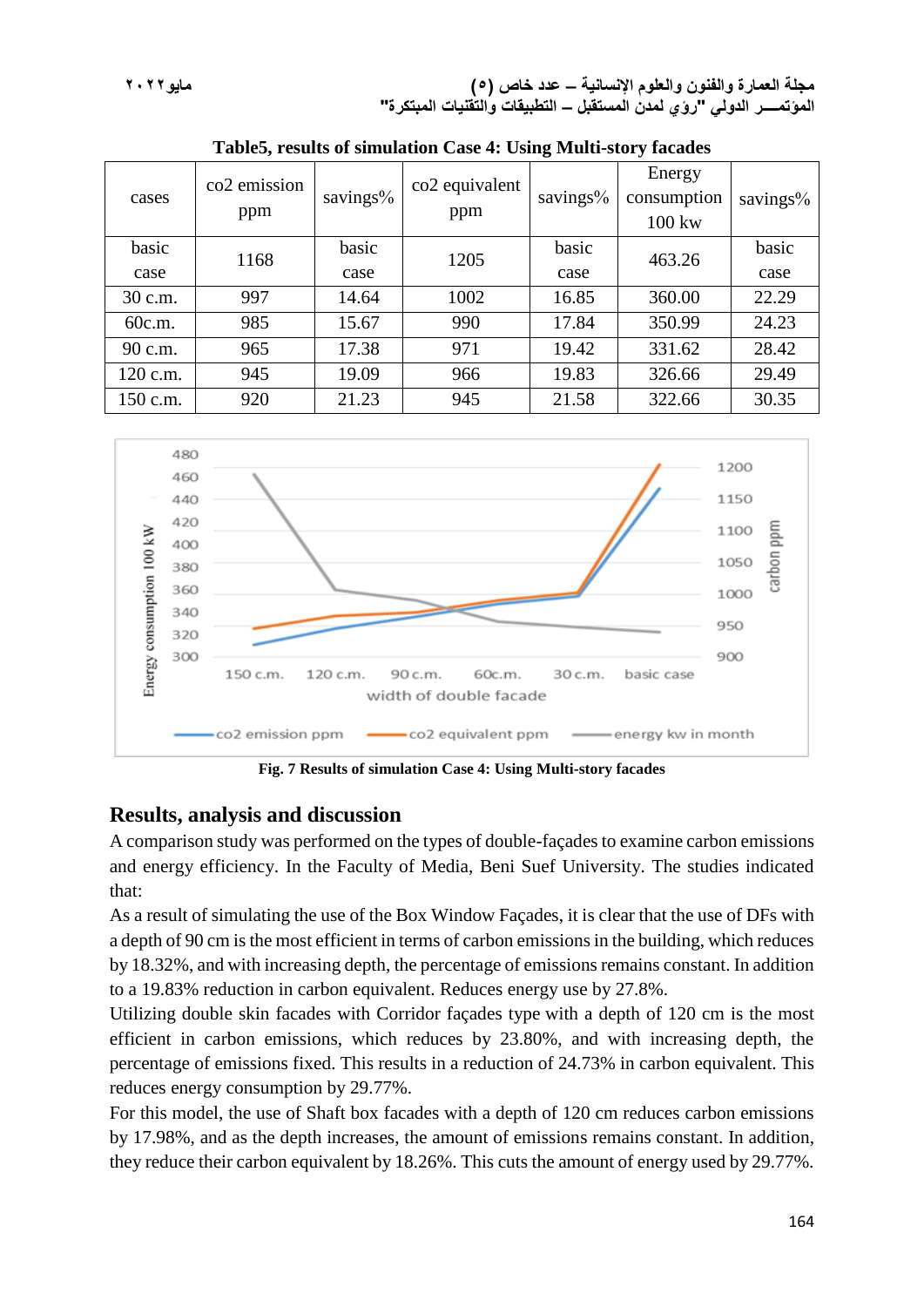**مجلة العمارة والفنون والعلوم اإلنسانية – عدد خاص )5( مايو2022 المؤتمــــر الدولي "رؤي لمدن المستقبل – التطبيقات والتقنيات المبتكرة"**

The consequences of modelling involving multi-story facades are that the depth of 150 cm is the most efficient in terms of carbon emissions, which reduces by 21.23%, and with increasing depth, the percentage of emissions is fixed. This reduces the carbon equivalent by 21.58%. This reduces energy consumption by 29.49%. **Table** 6

Finally, because of the importance of double skin facades and their effect on university buildings, it is important to apply them to improve their carbon emission and energy performance in university buildings to provide the best possible air quality and comfort for students.

|                              | Optimal<br>width | reduces of<br>carbon emissions | reduces of<br>carbon<br>equivalent | reduces of energy<br>consumption |
|------------------------------|------------------|--------------------------------|------------------------------------|----------------------------------|
| <b>Box Window</b><br>Façades | $90 \text{ cm}$  | 18.32%                         | 19.83%                             | 27.84%                           |
| corridor façades             | 120 cm           | 23.80%                         | 24.73%                             | 29.77%                           |
| Shaft box facades            | 120 cm           | 17.98%                         | 18.26%                             | 29.77%                           |
| Multi-story facades          | 150 cm           | 21.23%                         | 21.58%                             | 29.49%                           |

**Table** 6**, Optimal width for different types of double skin facades and their effectiveness.**

### **Conclusion**

The use of double skin facades reduces carbon emissions in the building by 17.98 to 23.80 percent when compared to the base case, and this percentage varies depending on the type of double skin facades and the depth of the cavity.

In addition to the rationalisation of energy use, which decreased from 27.8% to 29.49%, the percentage also depends on the size and type of cavity.

As a result of the simulation, it became clear that the horizontal corridors system is the best system that achieves the best efficiency in energy use as well as carbon emissions and other gases affecting global warming. This affects the air quality in this system, which is what we need now to reduce infection with the COVID-19 virus, which is a short-term benefit, and the long-term benefit is the effect on climate change and global warming.

### **References**

1. Aksamija, A. (2018). "Thermal, energy and daylight analysis of different types of double skin façades in various climates" Journal of Facade Design and Engineering, 6(1), 1-39.

2. Aldawoud, A. S. (2020). "Double skin façade: energy performance in the United Arab Emirates. Energy Sources" Part B: Economics, Planning, and Policy, 1-19.

3. Alemdağ, E. L. (2017). "A Research on Construction Systems of Double Skin Facades" Gazi University Journal of Science, 30(1), 17-30.

4. Alobeidi, A. M. (2019). "The Impact of the use of Smart Materials on the Facades of Contemporary Buildings" International Journal of Engineering & Technology, 8(1.5), 308-315.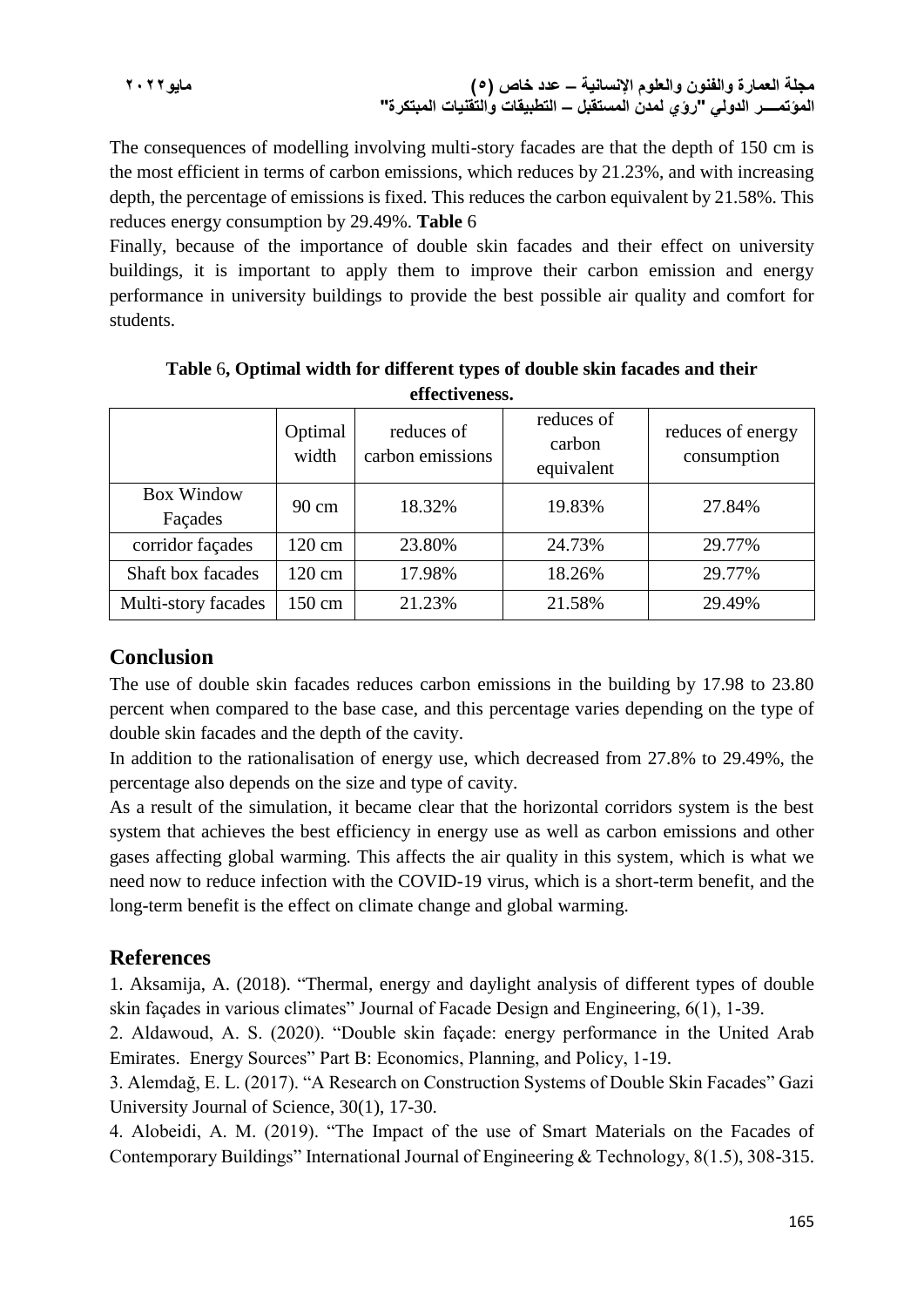5. Andrew, R. M. (2020). "A comparison of estimates of global carbon dioxide emissions from fossil carbon sources" Earth System Science Data, 12(2), 1437-1465.

6. Ayegbusi, O. G. (2021). "Comparative Study of Solar Heat Transmission through Single Skin Façade (SSF) and Naturally Ventilated Double Skin Façade under Malaysian Climate" In ICSDEMS 2019 (pp. 265-271). Springer, Singapore.

7. Adwibowo, A. (2020). Computational fluid dynamic (CFD), air flow-droplet dispersion, and indoor CO2 analysis for healthy public space configuration to comply with COVID 19 protocol. medRxiv.

8. Barbosa, S. &. (2016). "Predicted thermal acceptance in naturally ventilated office buildings with double skin façades under Brazilian climates" Journal of Building Engineering, 7, 92-102. 9. Bright, R. M. (2021). "CO 2-equivalence metrics for surface albedo change based on the radiative forcing concept: a critical review" Atmospheric Chemistry and Physics, 21(12), 9887- 9907.

10. Chapman, A., & Tsuji, T. (2020). Impacts of COVID-19 on a transitioning energy system, society, and international cooperation. Sustainability, 12(19), 8232.

11. Daisey, J. M. (2003). "Indoor air quality, ventilation and health symptoms in schools: an analysis of existing information" Indoor air, 13(LBNL-48287).

12. Flor, J. F.-A. (2021). "Virtual reality as a tool for evaluating user acceptance of view clarity through ETFE double-skin façades" Energy and Buildings, 231, 110554.

13. Gelesz, A. L. (2020). "Characteristics that matter in a climate façade: A sensitivity analysis with building energy simulation tools" Energy and Buildings, 229, 110467.

14. Hou, K. L. (2021). "Simulation and experimental verification of energy saving effect of passive preheating natural ventilation double skin façade" Energy Exploration & Exploitation, 39(1), 464-487.

15. IEA. (2019). "World Energy Outlook. 2019" IEA, Paris.

16. Khan, M. K. (2020). "The relationship between energy consumption, economic growth and carbon dioxide emissions in Pakistan" Financial Innovation, 6(1), 1-13.

17. Kirikkaleli, D. &. (2021). "Do public-private partnerships in energy and renewable energy consumption matter for consumption-based carbon dioxide emissions in India?" Environmental Science and Pollution Research, 1-14.

18. Kober, T. S. (2020). "Global energy perspectives to 2060–WEC's World Energy Scenarios 2019" Energy Strategy Reviews, 31, 100523.

19. Li, Q. M. (2021). "Thermo economic analysis of a wall incorporating phase change material in a rural residence located in northeast China" Sustainable Energy Technologies and Assessments, 44, 101091.

20. Lintunen, J. &. (2021). "On physical and social-cost-based CO2 equivalents for transient albedo-induced forcing". Ecological Economics, 190, 107204.

21. LOWITZ, G. (2017). "Measure CO2 to Improve VENTILATION/IAQ. 4" RSES Journal, https://www.rses.org/journal.aspx.

22. M., H. J. (2020). "Optimization of the double skin facade in hot and humid climates through altering the design parameter combinations" In Building Simulation (pp. 1-11). Tsinghua University Press.